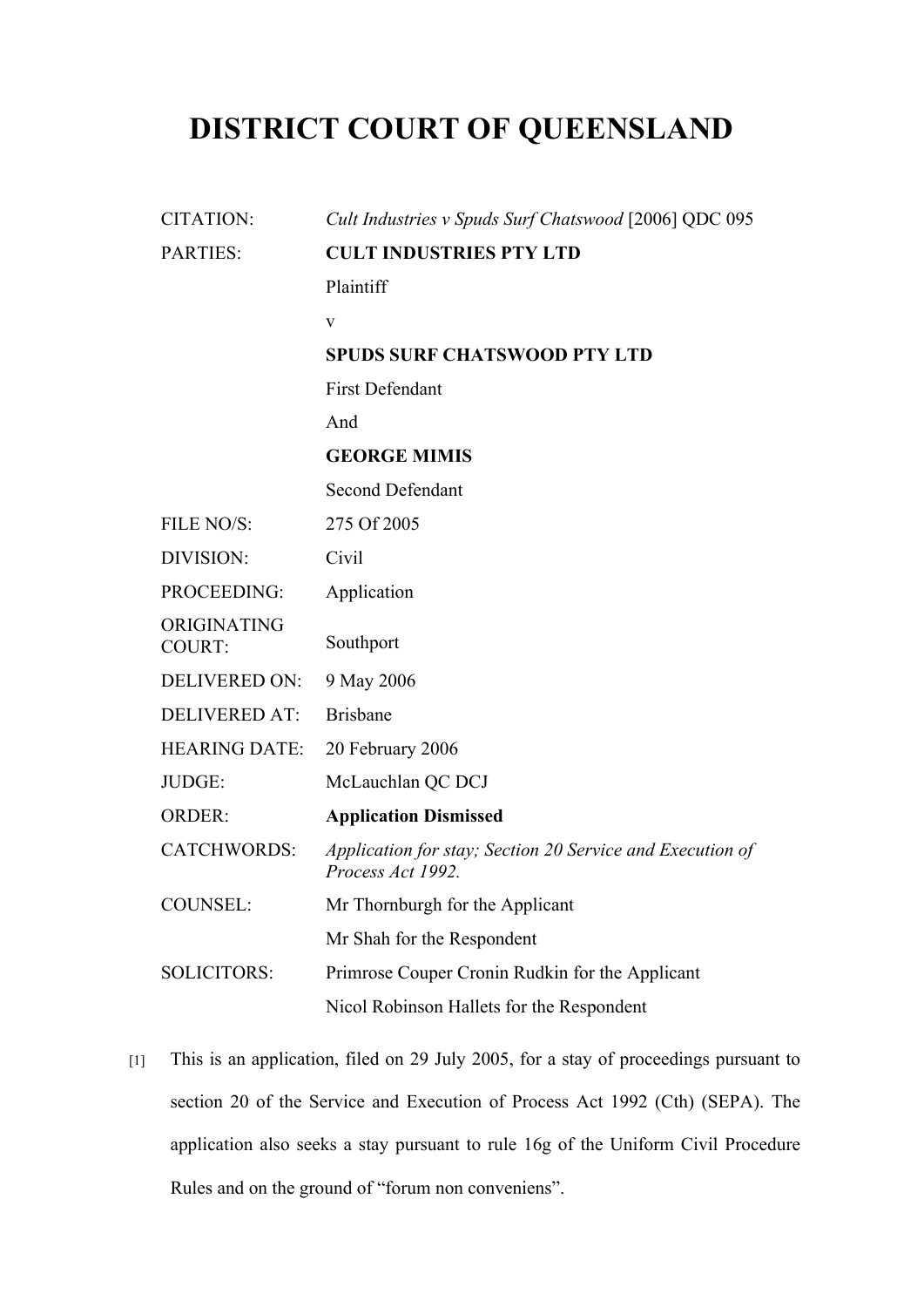- [2] The claim and statement of claim were filed in the Southport Registry of the Court on 30 May 2005. The claim against the first defendant is for the sum of \$71,417.32 being monies allegedly owing by the first defendant for goods supplied by the plaintiff to the first defendant pursuant to a written agreement during the period 19 December 2004 to 1 April 2005. The claim against the second defendant is for the same amount pursuant to a guarantee in writing provided by the second defendant to the plaintiff on or about 1 November 2004.
- [3] The written agreement alleged arises from an application for a trading account made to the plaintiff. The application for the trading account is alleged to have been made by or on behalf of the first defendant in writing on or about 9 November 2004. The document requests that the plaintiff open a trading account in the name of the first defendant upon the trading terms set out therein. Those terms provide that the customer (the first defendant) shall make payment for the goods within thirty days of invoice date and that monies unpaid after thirty dates from invoice date attract interest at the rate of 1.5% per month. It is further provided that the property in the goods purchased under the trading account does not pass to the customer until the customer has paid the plaintiff in full, although the risk associated with the goods passes to the customer with possession. It is also provided the customer shall not dispose of the goods without prior written consent of the plaintiff until the goods have been fully paid for and the property in the goods has passed.
- [4] It is then alleged that the trading account application was accepted by the plaintiff giving rise to an agreement between the parties on the terms of the application, and that goods were supplied pursuant to that agreement and credit supplied to the first defendant as indicated above. It is alleged that goods were supplied on various dates between 19 December 2004 and 1 April 2005 amounting to \$71,417.32. In the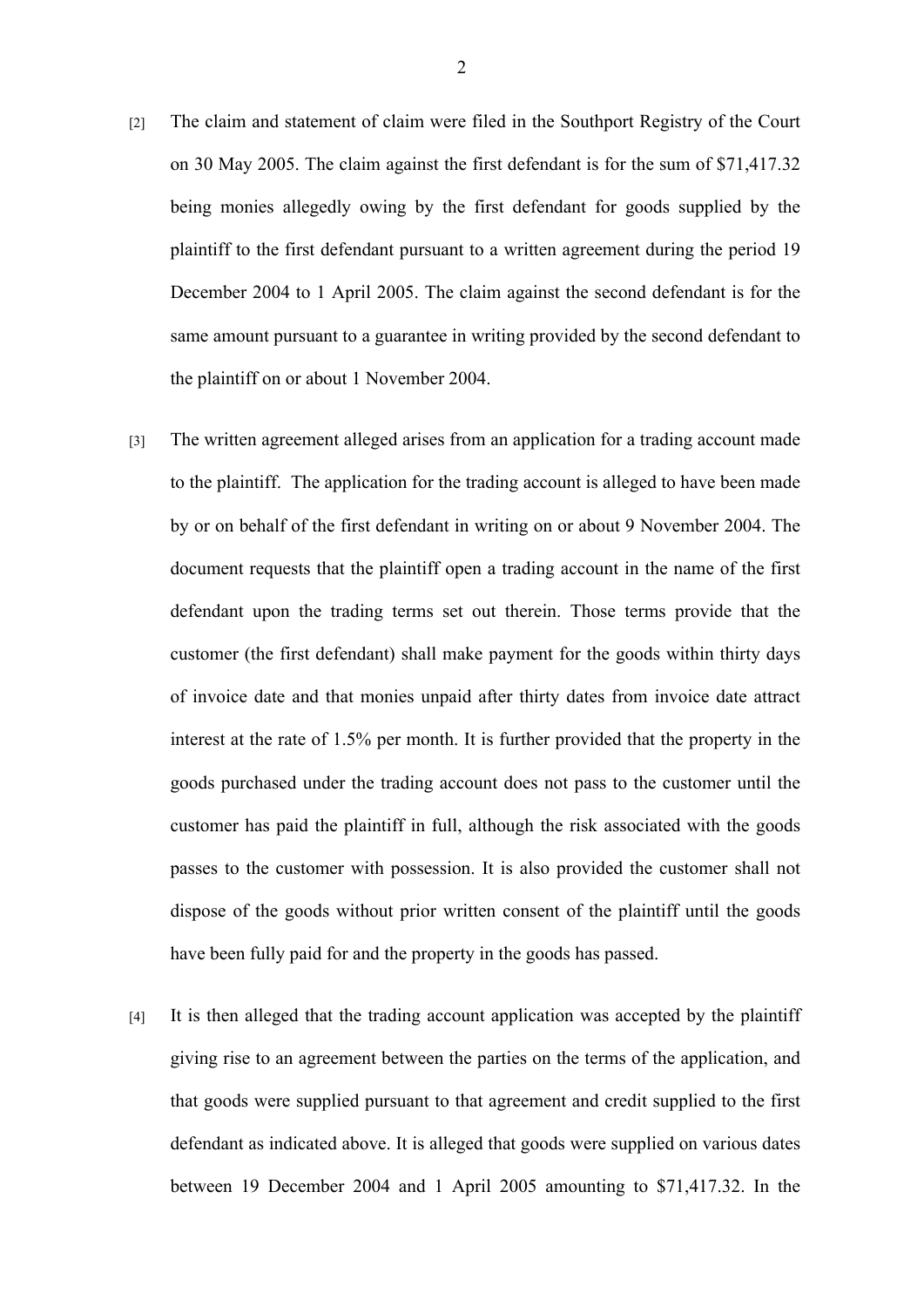pleading it indicates that that amount is the balance of an original sum of \$84,417.32 after payment by the first defendant of a sum of \$13,000.

- [5] In response to the statement of claim, the defendants filed a conditional notice of intention to defend alleging that the District Court of Queensland was not the appropriate forum to hear and determine the plaintiff's claim and that the appropriate forum was the District Court of New South Wales. A draft defence is in evidence, and the nature of the defence is to be collected from that, and affidavit material filed by the first and second defendants.
- [6] An affidavit filed by the second defendant by leave on 20 February 2006 alleges an agreement made with a representative of the plaintiff, in Sydney, in September and October, 2004; that is to say, prior to the date of the trading account application and the alleged agreement consequent upon its acceptance by the plaintiff.
- [7] The deponent first indicates that the first defendant is a company "owned and controlled" by his sister Elizabeth Weeks, and which operates a retail shop at Westfield Shopping Centre at Chatswood. The second defendant owns and controls a further company called Spuds Surf Centre Pty Limited which operates a retail shop at Carlingford Court Shopping Centre in Sydney, from which it sold some of the product supplied by the plaintiff.
- [8] Mr Mimis deposes that he met Mr Spong, a director of the plaintiff company in late 2002 or early 2003 and there was some discussion about "Surf City" a name which evidently includes the first defendant and, at the time, various other retail stores in Sydney, purchasing and reselling the surfwear and surfwear accessories produced by the Plaintiff. In September 2004 he says he met Ryan Alagarich, the plaintiff's sales representative, at the plaintiff's Sydney office at Unit 22, 96 North Steyne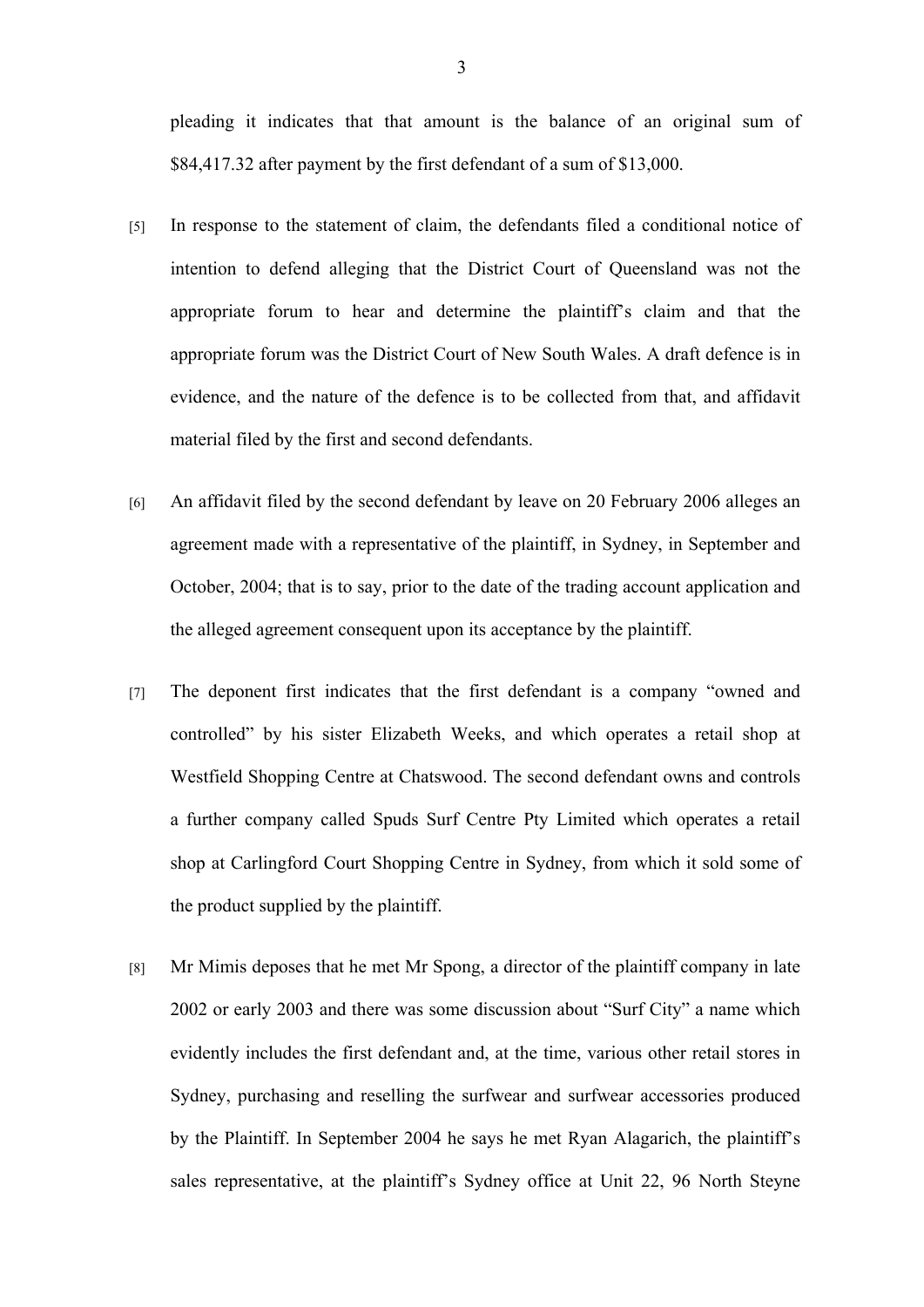Road, Manly and had a conversation with him concerning the range and terms of trade. The deponent says that he shortly thereafter met Ryan Alagarich again at the Plaintiff's Sydney office and said to him –

"I will confirm the order to you on our Surf City order forms, along with confirmation of the terms of trade with you. I would like all the stock delivered in November, window displays, light box images and catalogues to coincide with the stock delivery. That way we can undertake fortnightly sell through reports for stock rotations on styles that have not sold. On December 24, the balance of unsold stock will be returned to you."

- [9] Upon returning to his office, he sent an email to confirm the order and terms of the purchase. Exhibited to his affidavit is a copy of an email which appears to be consistent with that account. He says that thereafter he had a telephone conversation with Alagarich who stated that the order and terms were acceptable. He states that in about October 2004 Alagarich telephoned him to say that Surf City had just submitted a credit application and that he would leave a copy in his letter box for him to complete. He then completed the credit application on behalf of the first defendant. He signed the guarantee and sent the signed document to the plaintiff's head office in Burleigh Heads.
- [10] On or about 28 October 2004 he sent an email to Alagarich with the "men's order" for Winter 2005 and terms and conditions, and a copy of that email is also exhibited to the affidavit.
- [11] Both emails refer to "remaining stock to be returned to Cult on 24 December 2004 and 30 June 2005 respectively".
- [12] Finally, in relation to this aspect of the matter, the deponent says that according to his information, stock was delivered to the first defendant's warehouse at Chatswood in Sydney, being the summer 2004 stock and subsequently the winter 2005 stock. He deposes that there were was no change to the terms of the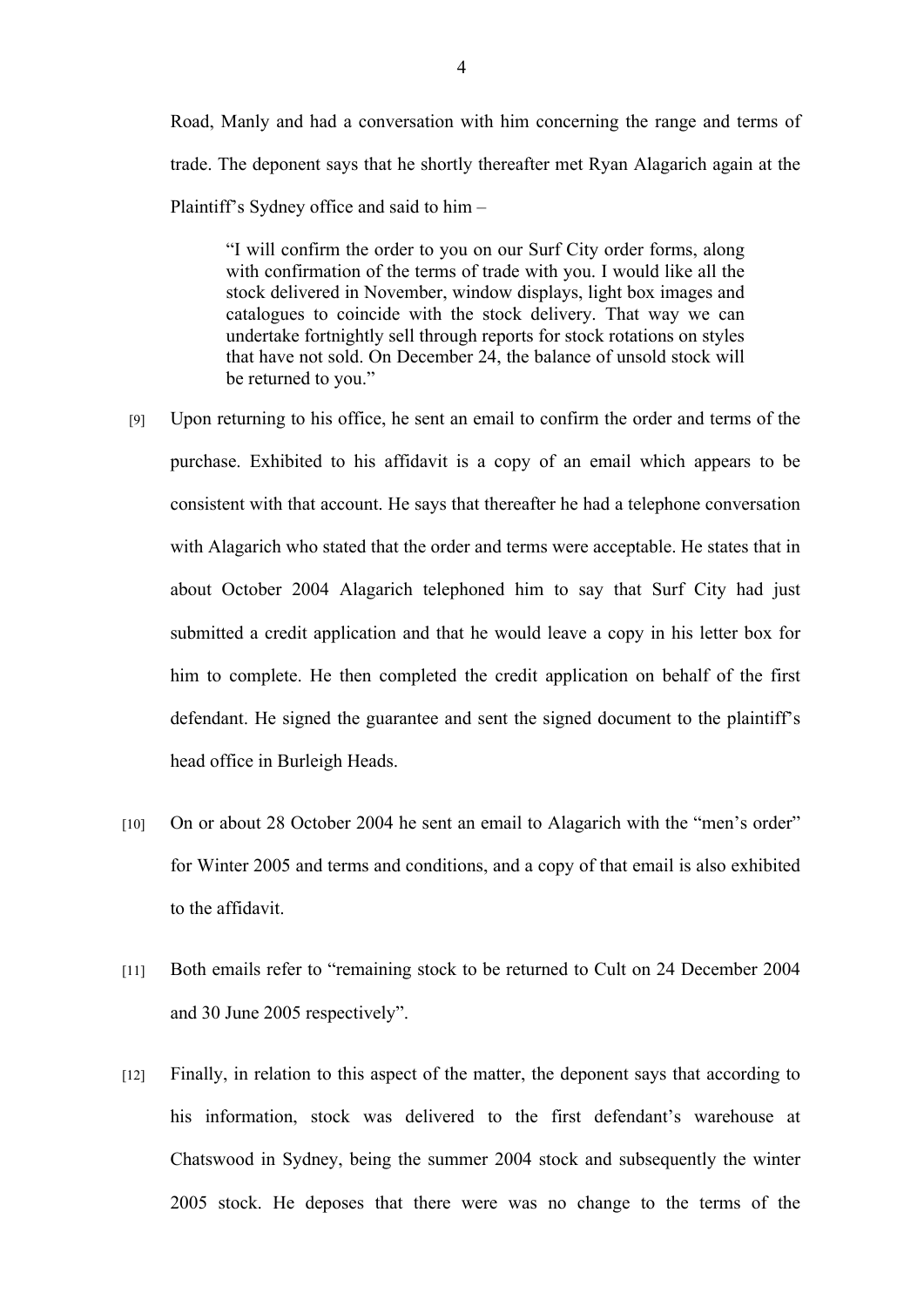agreement. However, after delivery of the stock the Plaintiff demanded, contrary to the terms of the agreement, full payment of its invoice after thirty days.

- [13] It is not in dispute that Mr Alagarich resides in Sydney and did so at the time and manages the plaintiff's office in Sydney. The above affidavit material raises the issue that the arrangement between the plaintiff and the defendant's was what has been called a "consignment agreement" as distinct from the plaintiff's allegation of a "trading account agreement".
- [14] In response to that Mr Alagarich has sworn an affidavit in which he acknowledges having dealt with the second defendant on a number of occasions concerning the sale and supply of the plaintiff's stock to the first defendant, and having taken orders for stock from the second defendant on several occasions. He denies however making a deal with the second defendant or the first defendant that payment for the plaintiff's stock would be made at the end of each season to coincide with the return of stock that had not been sold. He deposes that he does not have the plaintiff's authority to enter into any negotiations with the plaintiff's customers regarding the terms of trade between the plaintiff and its customers.
- [15] Other evidence relevant to this issue is contained in an affidavit sworn by Steve Barrett who is the General Manager of the Plaintiff. He recalls meeting Ms Elizabeth Mimis–Weeks representing the first defendant at the viewing of the plaintiff's summer 2005 range of products on the Gold Coast but denies informing Ms Mimis-Weeks, as she alleges, that all goods ordered could be returned if not sold. He denies agreeing on behalf of the plaintiff to supply stock to the first defendant or any other customer of the plaintiff on a consignment basis. He further recalls that the plaintiff did accept the return of summer 2004 stock from the first defendant, as deposed to by Ms Mimis-Weeks. However he states that that did not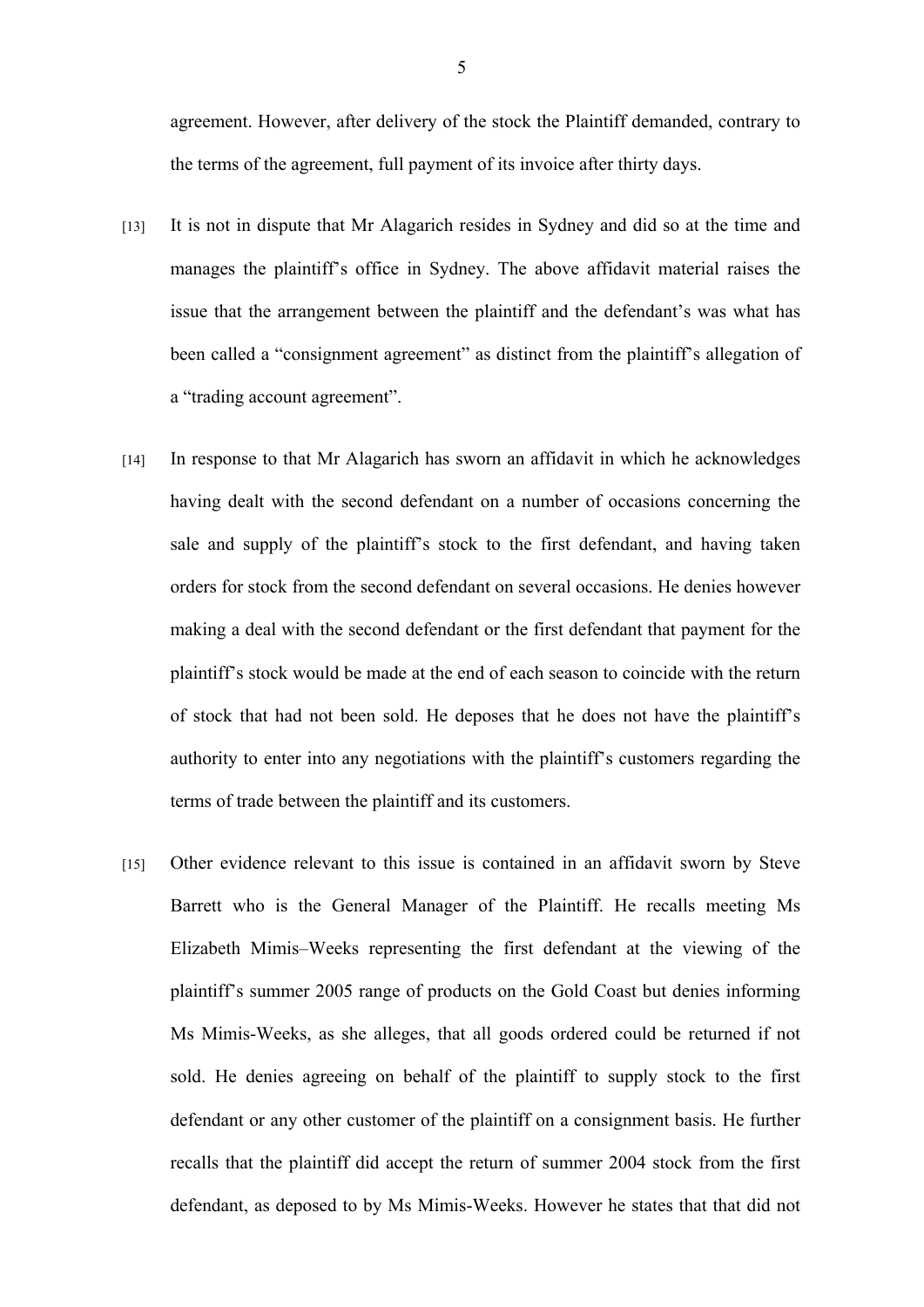occur pursuant to any agreement between the plaintiff and the first defendant that stock be supplied on a consignment basis because no such agreement existed between the parties. He says that the Plaintiff accepted the return of stock for the benefit of an ongoing commercial relationship with the first defendant and he secured an order for winter stock from the first defendant.

- [16] An affidavit of Mr Craig Busfield, the Chief Financial Officer of the plaintiff, deposes that at all material times the plaintiff carried on business in Queensland at Burleigh Heads, and that payments made by the first defendant pursuant to the trading account were received by electronic funds transfer into the plaintiff's bank account held with the Commonwealth Bank of Australia at its branch located at Burleigh Heads. All stock was supplied by the plaintiff to the first defendant pursuant to the trading account from stock stored at its warehouse located at 7-9 Dover Drive, Burleigh Heads. He further deposes that he is informed by the plaintiff solicitors that potential witnesses for the plaintiff in these proceedings include himself, Steve Barrett, Doug Spong and Ryan Alagarich. Steve Barrett, Doug Spong and he all live in the Gold Coast area in the State of Queensland "close to Southport District Court." Ryan Alagarich resides in Manly, Sydney in the State of New South Wales.
- [17] In an affidavit sworn by Elizabeth Mimis-Weeks and filed on 19 January 2006 the deponent swears that the second defendant did not have the authority to pledge the credit of the first defendant at the time when he signed the trading account application. She says that the terms on which the plaintiff supplied goods to the first defendant were as follows:
	- a) the plaintiff would supply goods ordered by each of the Surf City retail outlets on consignment;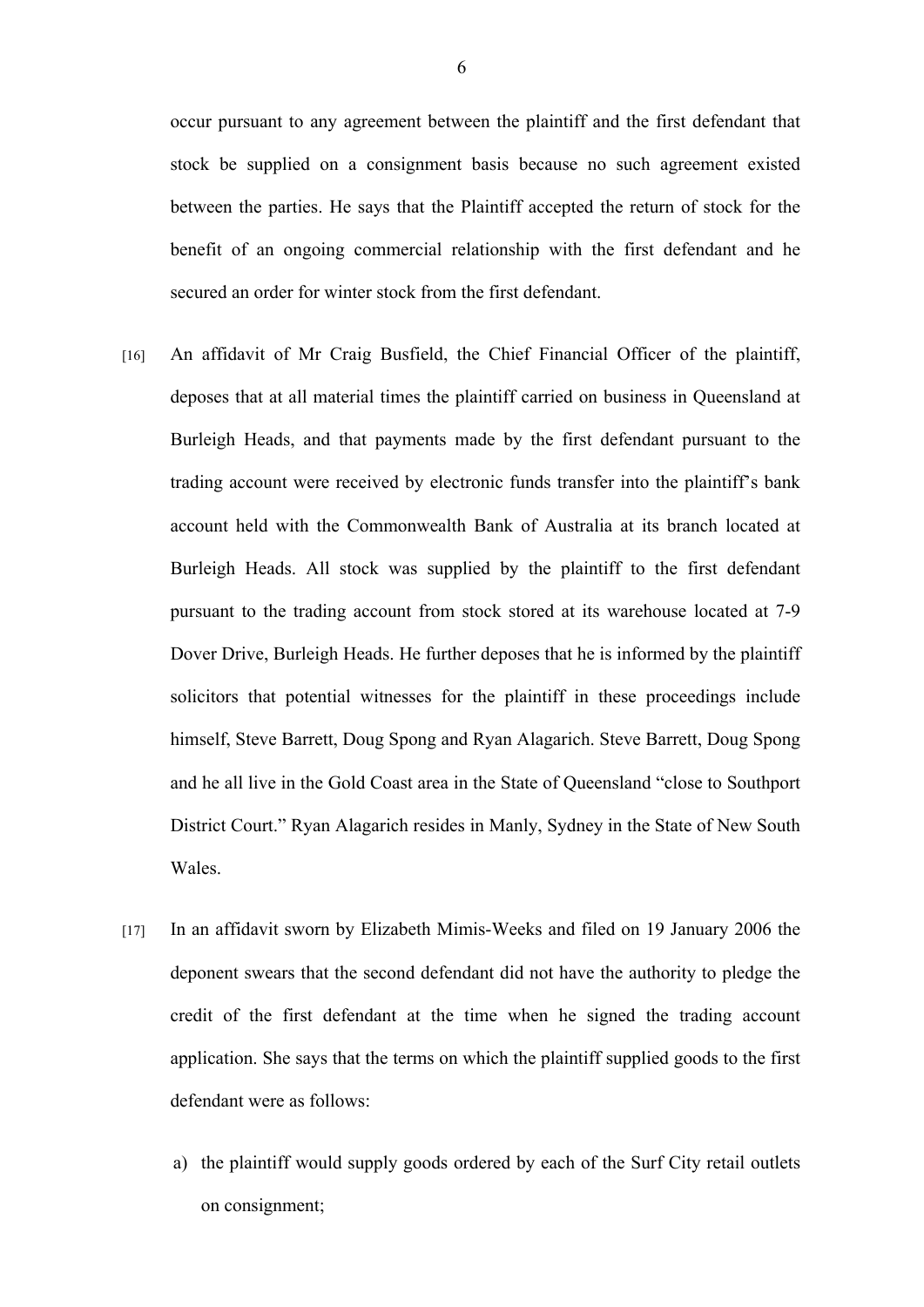- b) goods supplied by the plaintiff that remained unsold would be returned by each Surf City retail outlet;
- c) all goods supplied by the plaintiff to the first defendant that remained unsold at the date agreed between the plaintiff and the second defendant would be returned to the plaintiff;
- d) relevantly the date agreed by the plaintiff and the second defendant was:
	- 1) For summer stock 24 December 2004;
	- 2) For winter stock 30 June 2005.
- e) the first defendant was only liable to pay the plaintiff for goods sold by the first defendant;
- f) payment was to be made within 90 days of receipt of the goods or when unsold goods were returned to the plaintiff.
- [18] This version of the events is repeated in the draft defence earlier referred to.
- [19] Ms Mimis-Weeks swore a further affidavit on 26 January 2006 dealing with circumstances surrounding and relevant to the question whether the contractual arrangement between the parties was an agreement arising out of and upon the terms of the trading account, or was on the other hand a consignment agreement as alleged by the defendants.
- [20] I agree with the submission of the respondent that the issue to be determined in this application is whether the New South Wales District Court has jurisdiction to determine all matters in issue between the parties and whether, on the balance of probabilities, having regard to the factors set out in section 24 (SEPA), that court is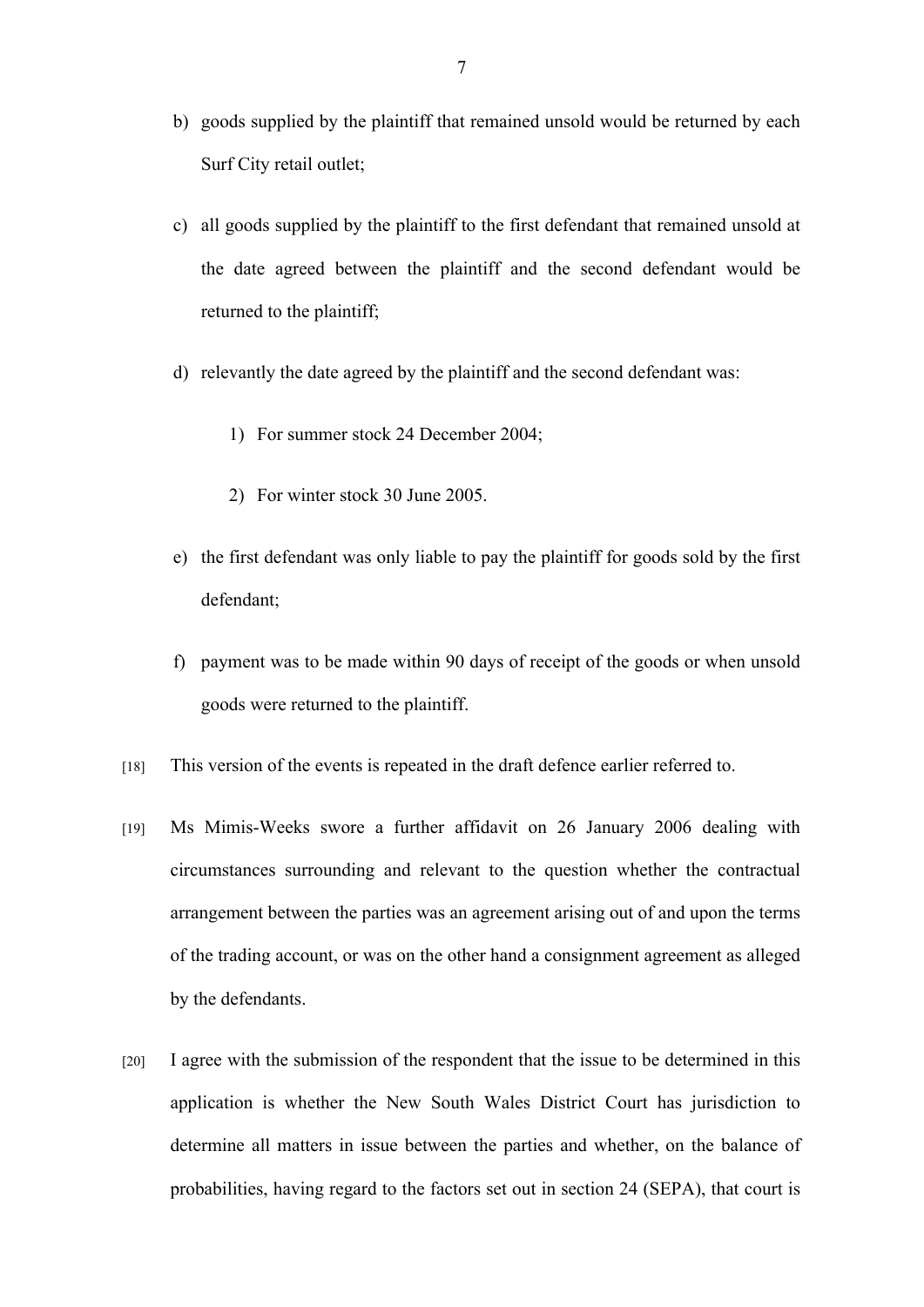the court with which the proceeding has the most real and substantial connection and which could therefore be regarded as the natural forum. It is also correct to say, as submitted, that the defendants bear the onus of proof, and that identifying the matters in issue is a pre-requisite to determining which court is the appropriate court: see *St George Bank Limited v McTaggart* 2003 (2) QD. R. 568.

- [21] I further agree that the principal issues in the proceedings are firstly, the terms of the agreement made between the Plaintiff and the First Defendant and in particular, the basis upon which and when payment for goods supplied was to be made in terms of that agreement. Secondly, it is in contention whether or not the second defendant had authority to bind the first defendant to the alleged trading account agreement, and there is also a further issue as to whether all the relevant goods supplied were ordered by and delivered to the first defendant.
- [22] It is not argued that the District Court of New South Wales does not have jurisdiction to determine all the matters in issue between the parties. With reference to the matters to be considered pursuant to section 20 (SEPA), the applicant company carries on business in New South Wales and the two relevant witnesses for the applicant, George Mimis and Elizabeth Mimis-Weeks both reside in Sydney. Furthermore a critical witness for the plaintiff, Ryan Alagarich works in Sydney in the employ of the respondent, and resides in Manly. The plaintiff carries on business at Burleigh Heads and the three important witnesses namely Messrs Spong, Barrett and Busfield all reside in the Gold Coast area in Queensland. The respondent urges that the agreement between the parties was made in Queensland, whereas the applicant would place the formation of the contract in New South Wales. Alternatively, it may be that the contract was entered into partly in New South Wales and partly in Queensland. The evidence of all the proposed witnesses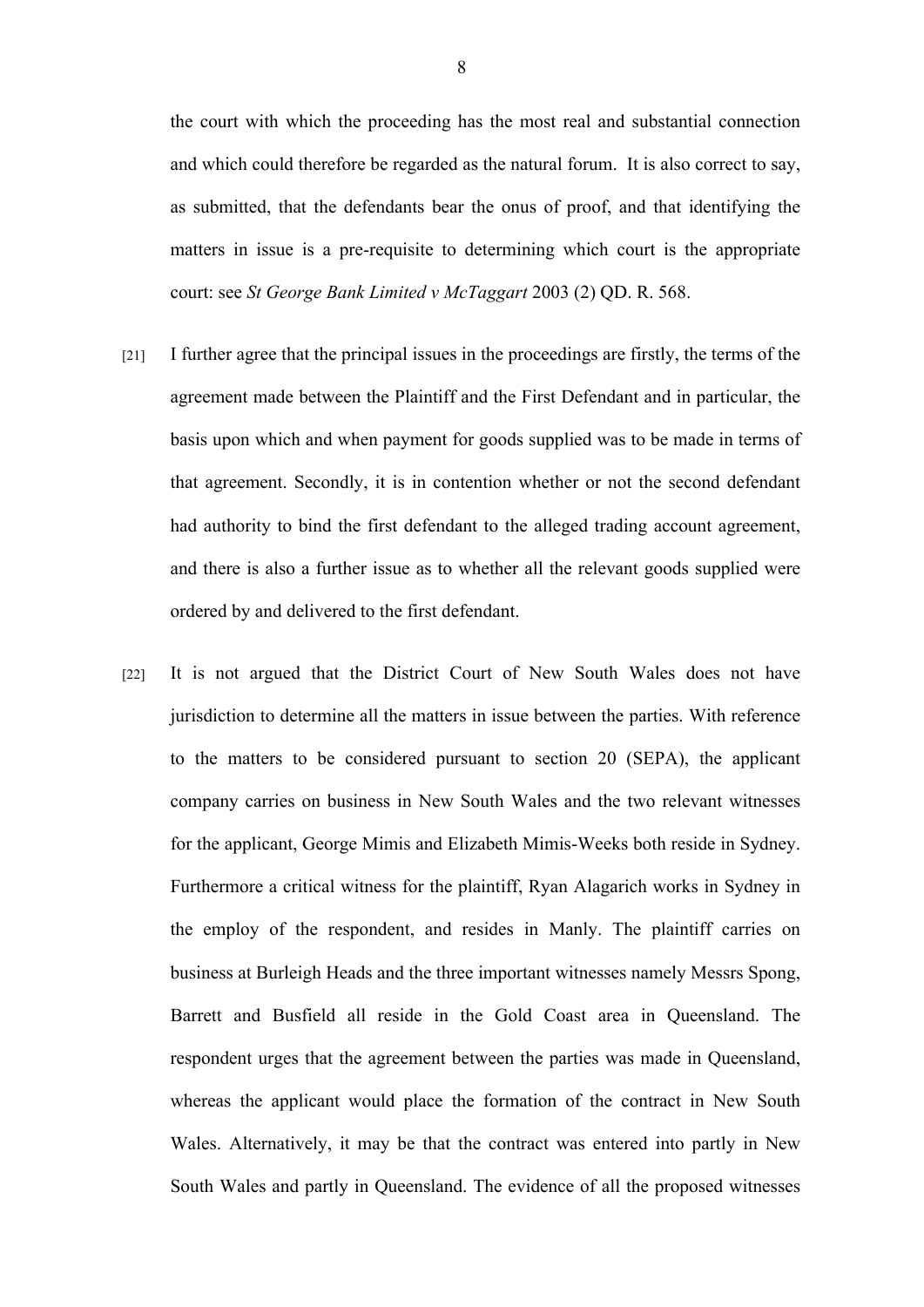in the action is relevant to this issue. So far as performance of the contract is concerned it would appear that payment for goods supplied is made in Queensland, but on the other hand delivery of goods pursuant to the contract is made to the applicants' warehouse in Sydney.

- [23] Nothing in the material goes to the financial circumstances of the parties or to any agreement between the parties about the court or place in which the proceeding should be instituted. Nor does it appear that a related or similar proceeding has been commenced against the applicant or another person.
- [24] There is nothing to indicate that there is any relevant difference between the law of Queensland and the law of New South Wales to the extent that it will be applicable in the determination of the issues in this case. The fact that the proceeding was issued in Queensland is irrelevant to the question before the court.
- [25] The fact that the guarantee incorporated in the body of the trading account application was signed in Sydney is of little moment, since its coming into effect depended upon the acceptance of the application by or on behalf of the plaintiff, and it would appear from one of the affidavits of Craig Busfield that that occurred by conduct of the plaintiff, in processing orders submitted by the defendants, and that that conduct occurred in Queensland.
- [26] The court may take into account matters other than those referred to in section 20 by reason of the use of the word "include" in the opening words of that section. Moreover the section does not affect the court's power to stay a proceeding on a ground other than the ground mentioned in sub section (3) that is to say that the court is satisfied that a court of another state that has jurisdiction to determine all

9